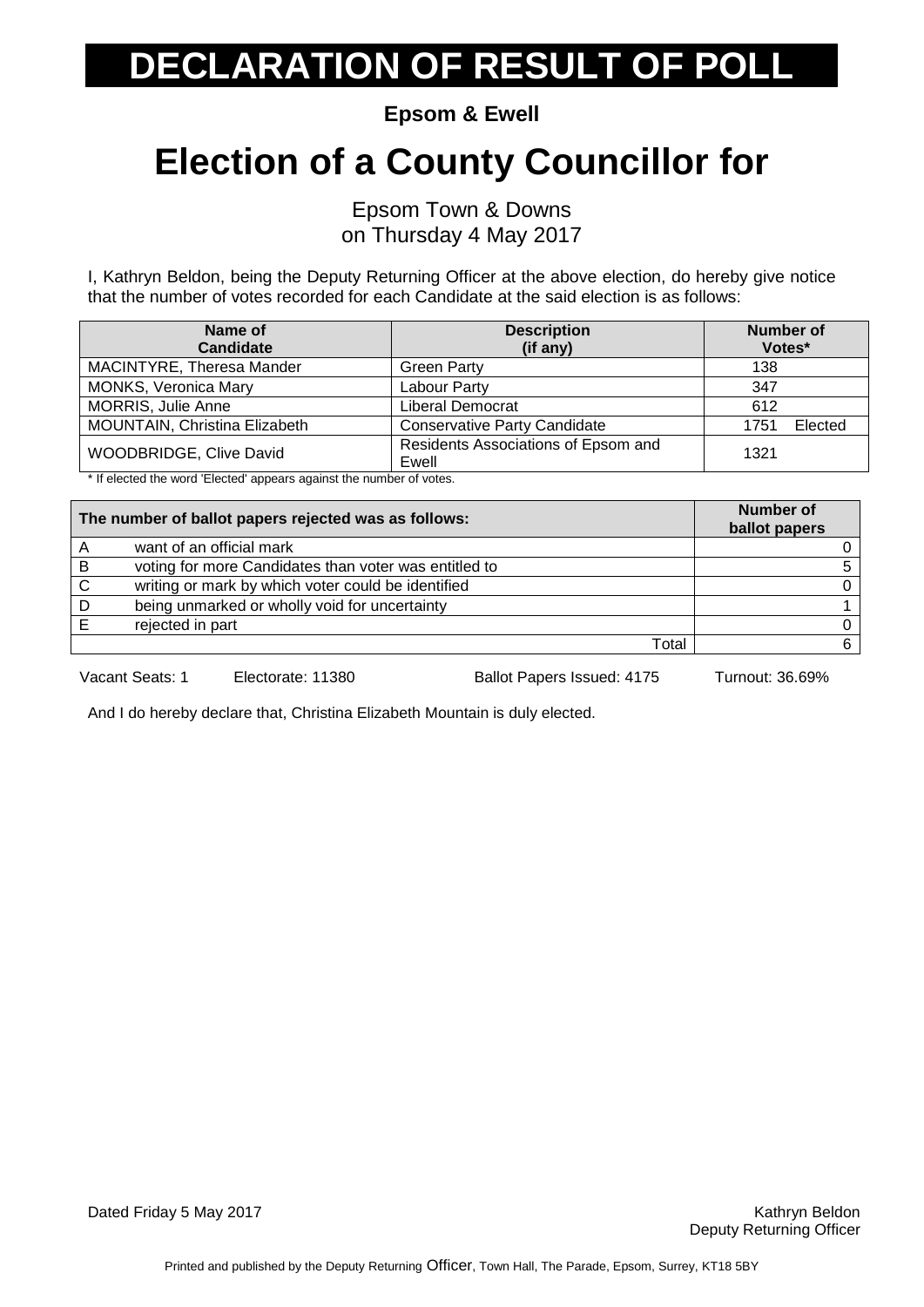# **DECLARATION OF RESULT OF POLL**

**Epsom & Ewell**

### **Election of a County Councillor for**

Epsom West

on Thursday 4 May 2017

I, Kathryn Beldon, being the Deputy Returning Officer at the above election, do hereby give notice that the number of votes recorded for each Candidate at the said election is as follows:

| Name of                             | <b>Description</b>                           | <b>Number of</b> |
|-------------------------------------|----------------------------------------------|------------------|
| <b>Candidate</b>                    | (if any)                                     | Votes*           |
| BAKER, Janice                       | <b>Green Party</b>                           | 165              |
| <b>CHINN, Katherine Mary</b>        | Labour Party                                 | 839              |
| <b>CLARK, Clare Lorraine Harman</b> | Liberal Democrat                             | 1144             |
| MUIR, Bernadette Ann                | <b>Conservative Party Candidate</b>          | Elected<br>1218  |
| NASH, Barry Anthony                 | Residents Associations of Epsom and<br>Ewell | 717              |

\* If elected the word 'Elected' appears against the number of votes.

| The number of ballot papers rejected was as follows: |                                                       | <b>Number of</b><br>ballot papers |
|------------------------------------------------------|-------------------------------------------------------|-----------------------------------|
| A                                                    | want of an official mark                              |                                   |
| B                                                    | voting for more Candidates than voter was entitled to |                                   |
| C                                                    | writing or mark by which voter could be identified    |                                   |
| D                                                    | being unmarked or wholly void for uncertainty         |                                   |
|                                                      | rejected in part                                      |                                   |
|                                                      | Total                                                 |                                   |

Vacant Seats: 1 Electorate: 11109 Ballot Papers Issued: 4088 Turnout: 36.80%

And I do hereby declare that, Bernadette Ann Muir is duly elected.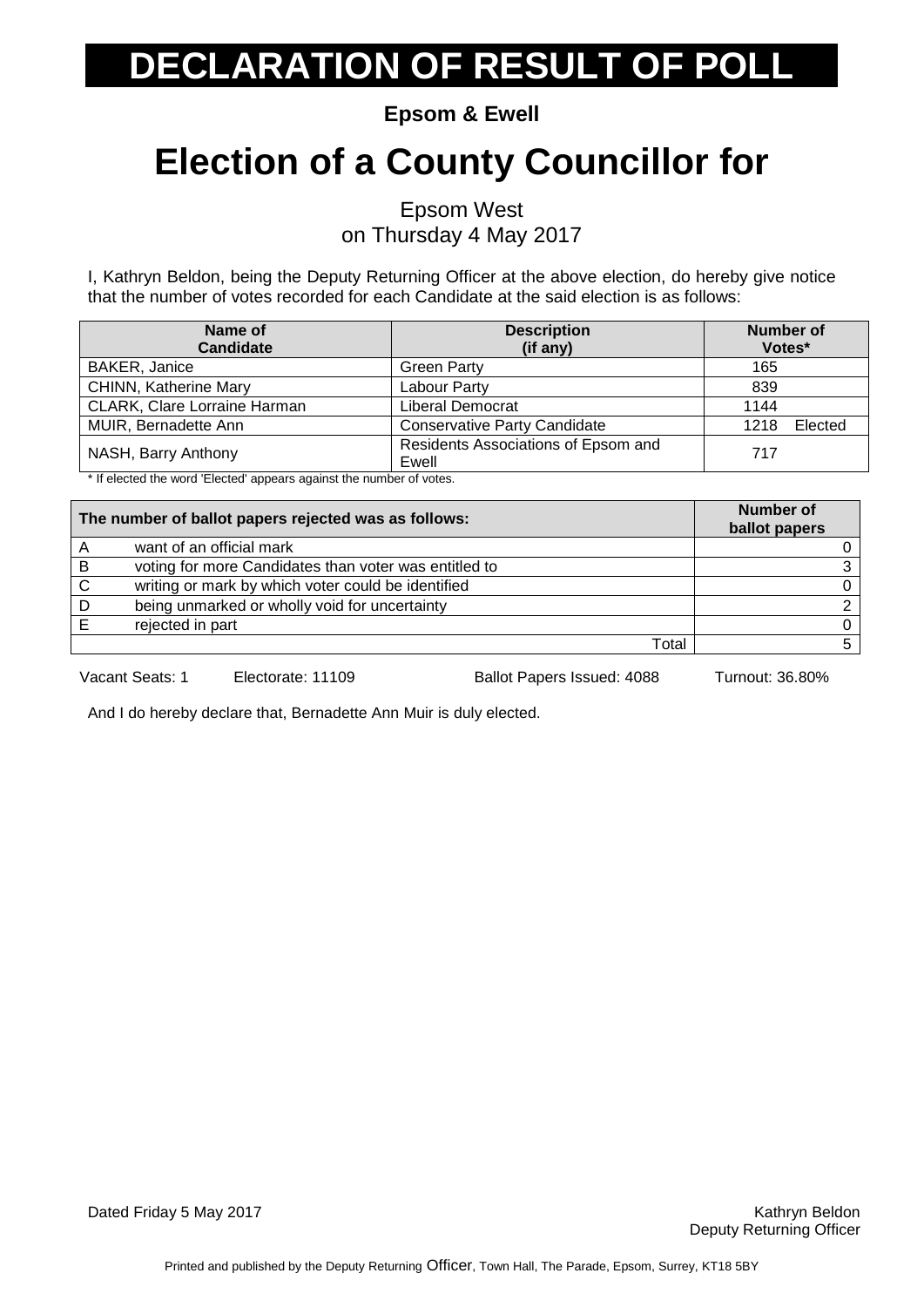# **ECLARATION OF RESULT OF POLL**

**Epsom & Ewell**

#### **Election of a County Councillor for**

Ewell Court, Auriol & Cuddington on Thursday 4 May 2017

I, Kathryn Beldon, being the Deputy Returning Officer at the above election, do hereby give notice that the number of votes recorded for each Candidate at the said election is as follows:

| Name of<br><b>Candidate</b>                                         | <b>Description</b><br>(if any)               | <b>Number of</b><br>Votes* |
|---------------------------------------------------------------------|----------------------------------------------|----------------------------|
| BARFORD, Lucy Jane                                                  | <b>Green Party</b>                           | 92                         |
| <b>COULTER, Paul Rodney Patrick</b>                                 | Liberal Democrat                             | 180                        |
| GREGORY, Erica Joy                                                  | Labour Party                                 | 254                        |
| KINGTON, Eber Alan                                                  | Residents Associations of Epsom and<br>Ewell | Elected<br>2708            |
| PERSAND, Karandeo                                                   | <b>Conservative Party Candidate</b>          | 776                        |
| * If elected the word 'Elected' appears against the number of veter |                                              |                            |

If elected the word 'Elected' appears against the number of votes.

| The number of ballot papers rejected was as follows: |                                                       | Number of<br>ballot papers |
|------------------------------------------------------|-------------------------------------------------------|----------------------------|
|                                                      | want of an official mark                              |                            |
| B                                                    | voting for more Candidates than voter was entitled to |                            |
| C                                                    | writing or mark by which voter could be identified    |                            |
|                                                      | being unmarked or wholly void for uncertainty         | 6.                         |
|                                                      | rejected in part                                      |                            |
|                                                      | Total                                                 |                            |

Vacant Seats: 1 Electorate: 11904 Ballot Papers Issued: 4018 Turnout: 33.75%

And I do hereby declare that, Eber Alan Kington is duly elected.

Dated Friday 5 May 2017 **Kathryn Beldon Community Community Community Community Community Community Community Community Community Community Community Community Community Community Community Community Community Community**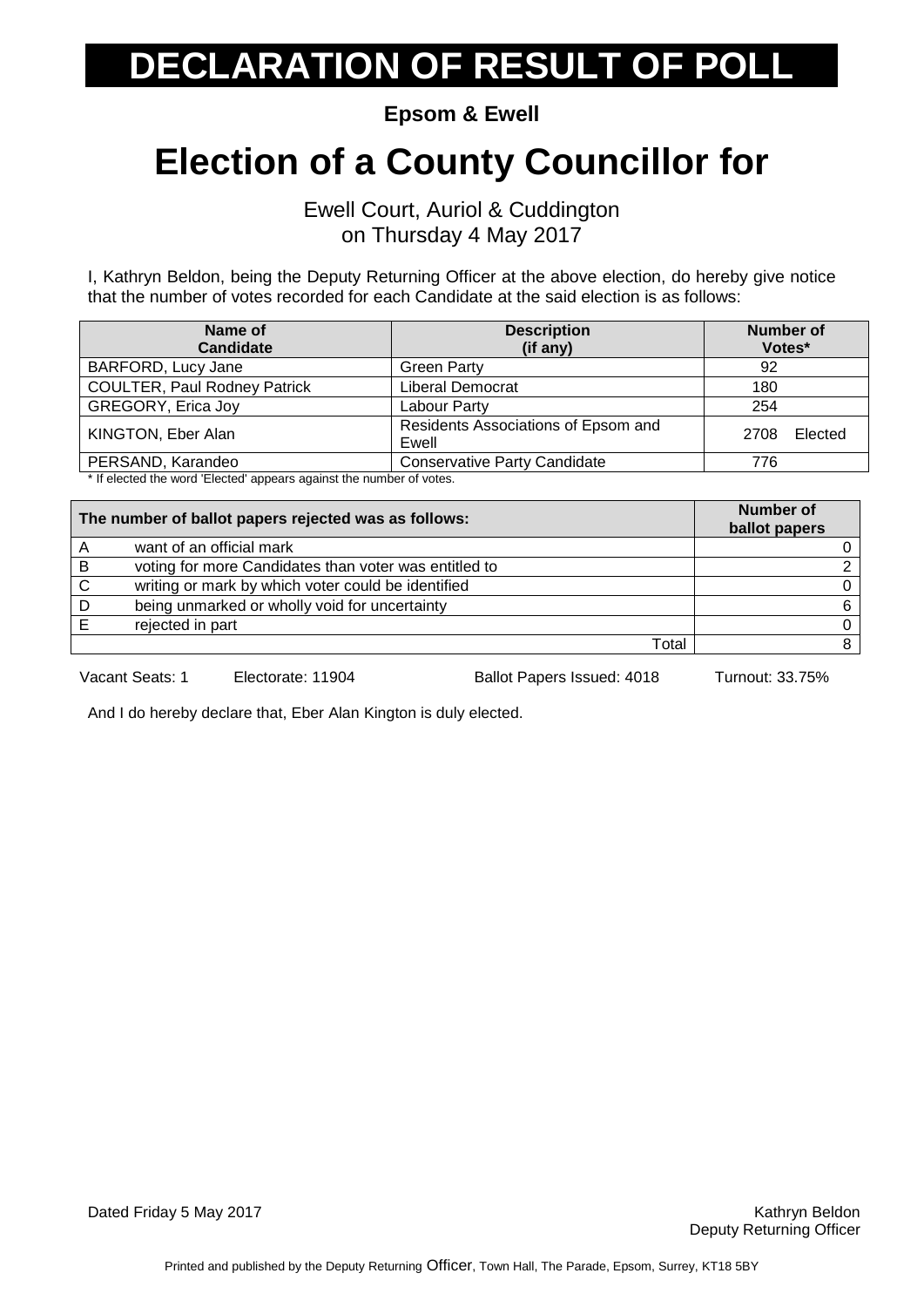# **DECLARATION OF RESULT OF POLL**

**Epsom & Ewell**

### **Election of a County Councillor for**

Ewell

on Thursday 4 May 2017

I, Kathryn Beldon, being the Deputy Returning Officer at the above election, do hereby give notice that the number of votes recorded for each Candidate at the said election is as follows:

| Name of<br><b>Candidate</b>                                                            | <b>Description</b><br>(if any)               | <b>Number of</b><br>Votes* |
|----------------------------------------------------------------------------------------|----------------------------------------------|----------------------------|
| BECKETT, John Richard                                                                  | Residents Associations of Epsom and<br>Ewell | Elected<br>2579            |
| <b>GODSON, Rosalind Mary</b>                                                           | Labour Party                                 | 255                        |
| KELLY, Alison                                                                          | Liberal Democrat                             | 234                        |
| MCGRATH, Susan                                                                         | <b>Green Party</b>                           | 79                         |
| <b>TARBIT, James Michael</b>                                                           | <b>Conservative Party Candidate</b>          | 732                        |
| المتفقين فمرسوط ومرزور وبطفيه والمساوية ومستويد المستحيل المسترين وبطف لمستحدات فالتلا |                                              |                            |

If elected the word 'Elected' appears against the number of votes.

| The number of ballot papers rejected was as follows: |                                                       | Number of<br>ballot papers |
|------------------------------------------------------|-------------------------------------------------------|----------------------------|
|                                                      | want of an official mark                              |                            |
| B                                                    | voting for more Candidates than voter was entitled to |                            |
| C                                                    | writing or mark by which voter could be identified    |                            |
|                                                      | being unmarked or wholly void for uncertainty         |                            |
|                                                      | rejected in part                                      |                            |
|                                                      | Total                                                 |                            |

Vacant Seats: 1 Electorate: 11783 Ballot Papers Issued: 3883 Turnout: 32.95%

And I do hereby declare that, John Richard Beckett is duly elected.